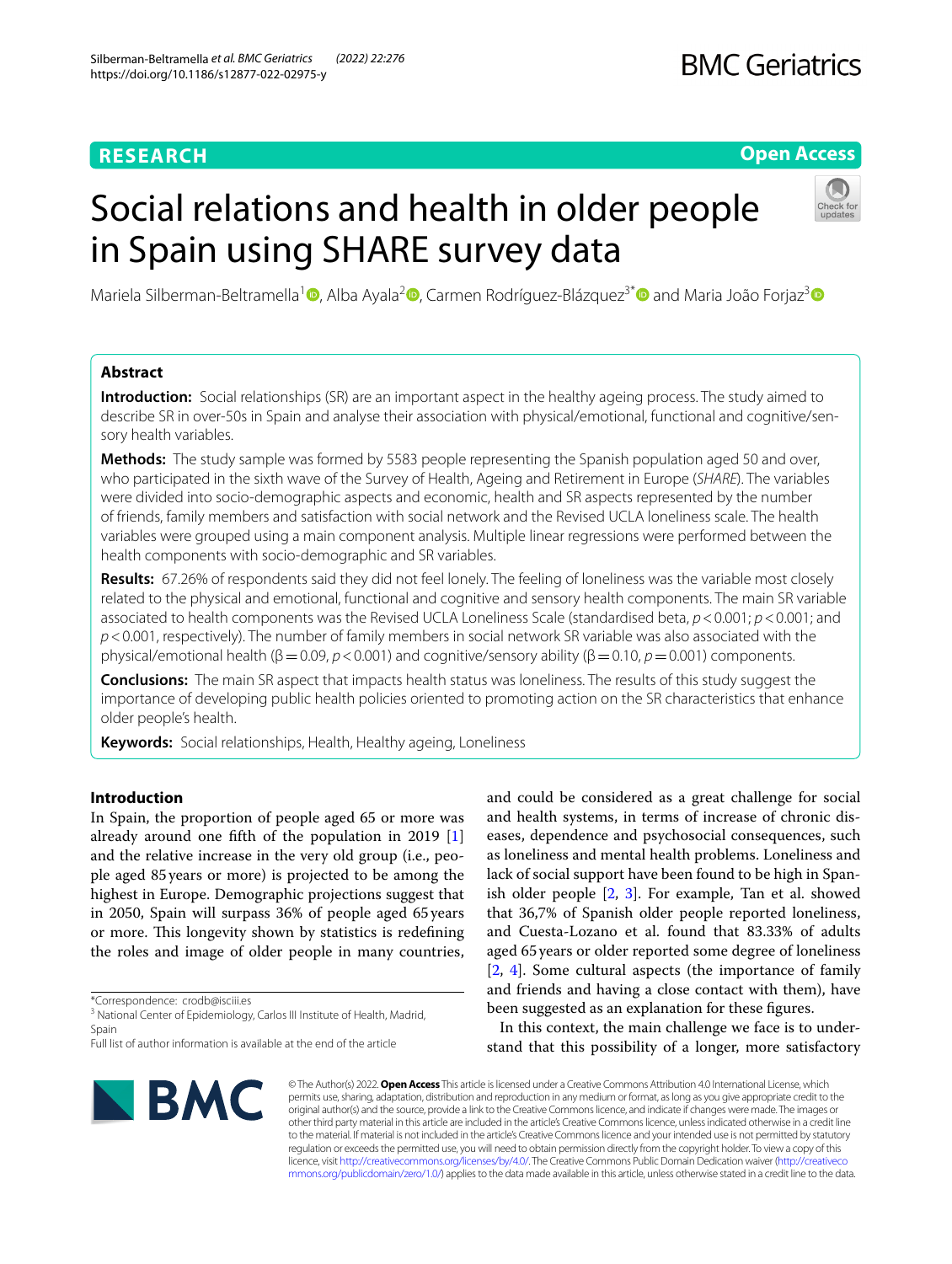life is an achievement for everyone and involves a great opportunity for development in aspects that have not yet been explored by human beings [[5](#page-7-4)]. It is within this framework that social relations (SR) become particularly important, as they are part of those aspects that help people to live life to the full and help to maintain both older people's physical and emotional health, as well as their functional and cognitive ability.

SR are defned as relations between two or more people when both infuence the thoughts, feelings and/or behaviours of the other/s [[6\]](#page-7-5) although there is no consensus on their definition. This bond based on communication and mutual respect makes people feel loved and cared for, generating this powerful and protective impact on health. The nature of this bond would explain why people with more satisfactory SR (partner, family, friends, etc.) are in a better state of physical and mental health [[7](#page-7-6)].

National  $[8, 9]$  $[8, 9]$  $[8, 9]$  $[8, 9]$  $[8, 9]$  and international research  $[10-12]$  $[10-12]$  $[10-12]$  has found that the health of older people is closely linked to their SR. House et al. in the 1980s already indicated that "social relationships, or the relative lack thereof, constitute a major risk factor for health rivaling the efects of well-established health risk factors such as cigarette smoking, blood pressure, blood lipids, obesity, and physical activity" [[13\]](#page-7-11). Both Otero-Puime et al. and Holt-Lunstad et al. include two fundamental aspects within SR the social network as a structure (partner, family, friends, etc.); and social support as one of the functions performed by that social network. In particular, some authors [\[14](#page-7-12)[–16\]](#page-7-13) include the degree of satisfaction as a way of assessing social networks. Valtorta et al. argue that the intensity of SR could be measured by a greater or lesser perception of loneliness [[6\]](#page-7-5). Several authors have measured size based on the number of members (family, friends, etc.) in their social networks.

There are several hypotheses on how SR can influence health. Among them, Cohen and Syme [\[17\]](#page-7-14) propose two models. The first, the direct effect model, assumes that SR provide direct emotional and behavioural support that was not necessarily intended to be supportive, but may encourage changes towards a healthier lifestyle. The second, buffer effect model  $[18]$  $[18]$  suggests the presence of an active social support system that would protect against the harmful efects of stressful events. On the other hand, the model proposed by Berkman et al. [[12](#page-7-10)] speaks of psychosocial mechanisms that would act on physiological, psychological or behavioural pathways that would ultimately produce the health effects.

Research over the last decade has found that SR have infuenced health by shortening hospitalisation times [[19](#page-7-16)], improving compliance with medical regimens [[20](#page-7-17)] or increasing the probability of survival by 50%  $[21]$  $[21]$  $[21]$ . These social interactions and the size of the social network have been linked to overall health status [[22](#page-7-19)]. In addition, a greater number of friends and number of contacts were associated with less stress and better health [[23\]](#page-7-20) A good family and social network can predict the maintenance of functional ability and protect cognitive function  $[24]$  $[24]$ . Evidence also points to loneliness as an important risk factor in developing various diseases  $[25]$  $[25]$  $[25]$ . This line of thought also applies to SR's efect on healthy ageing, defned by the WHO as "the process of developing and maintaining functional ability that enables well-being in old age". This model, where ageing begins the day we are born, encourages us to seek the opportunity to develop our full potential in order to live life to the full. It is here where the SR we establish play a key role in this individual, yet not solitary construction of well-being and fulflment that we cultivate throughout our lives.

Some authors consider that SR infuence an individual's mental and physical health through mechanisms such as social infuence, role-based purpose and meaning, self-esteem, belonging and companionship [[26](#page-7-23)]. This coincides with the perspective of Arias and Iglesias-Parro [[27](#page-7-24)], for whom active ageing is not construed as an end state, but as a process that enables people to achieve goals or desired states (absence of feelings of loneliness, less disability, etc.).

Healthy ageing framework has redefned the life course, bringing a new scenario that is reinventing how people live and how old age is regarded. No longer is it merely a time of retirement and increasing disabilities, but a privileged time where health care, coupled with stronger SR, are the cornerstone that enables people to enjoy these additional years of life in just as productive, versatile and comforting a way as all the previous years.

This study tries to answer the question: what will be the structural and/or functional aspects of social relationships that will be diferentially linked to health and active aging? To do this, we intend to combine instruments that measure structural components of the social network (marital status, number of members of the network, family, friends, etc.) with functional aspects such as the perception of the feeling of loneliness, in addition to satisfaction with social network. With the inclusion of adults over 50 years of age, the aim is to broaden the view of time and circumstances (eg, transition to retirement) that accompany active aging, conceiving it as a process that encompasses the entire life cycle.

Therefore, the purpose of this study was to describe the SR of a sample of over-50s in Spain and to analyse their association with physical and emotional, functional and cognitive and sensory health variables, which in turn are important elements of healthy ageing.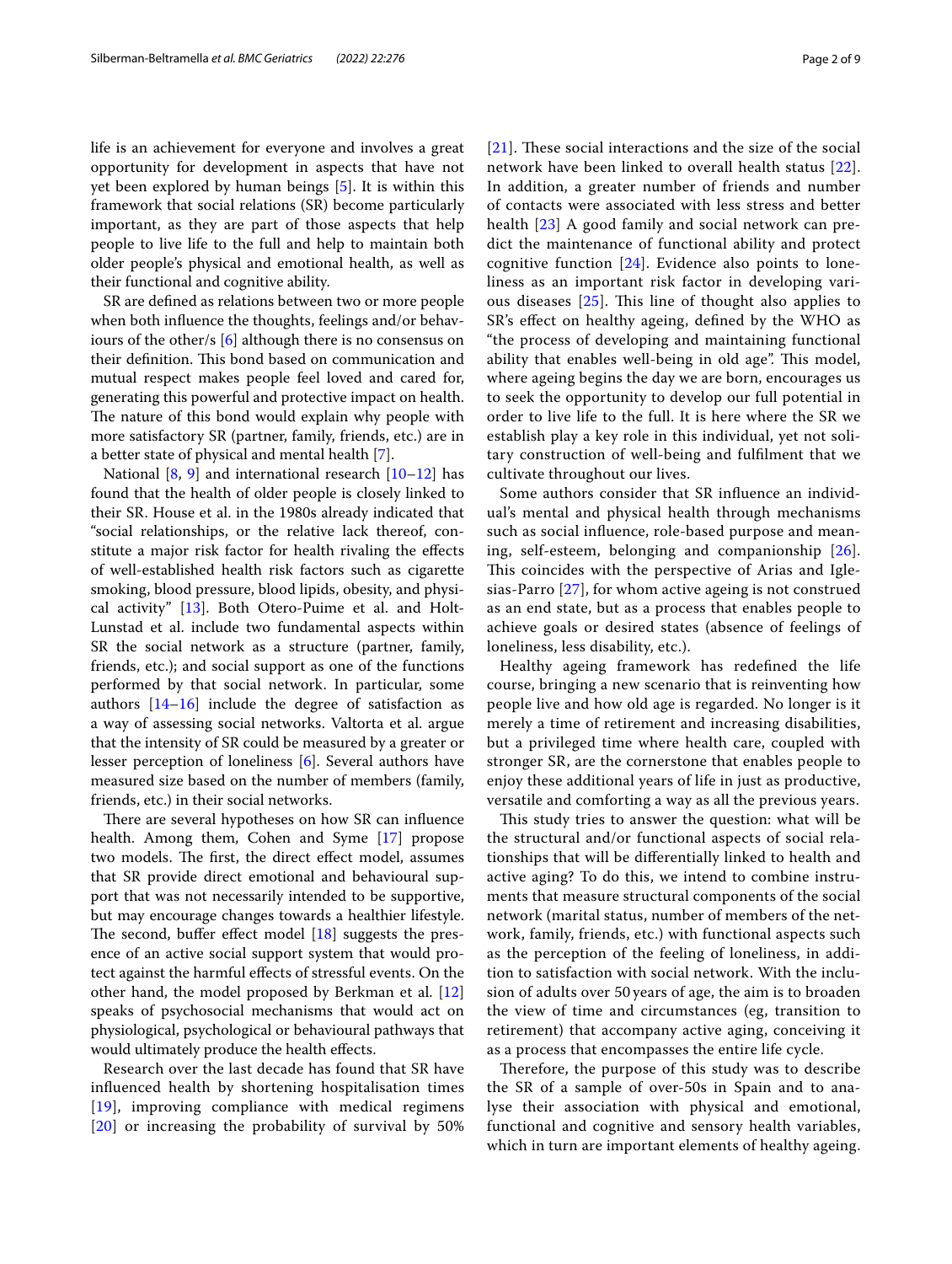# **Methods**

# **Study design and sample**

Cross-sectional study conducted in Spain, on a sample from wave 6 collected in 2015, of the *Survey of Health, Ageing and Retirement in Europe (SHARE),* a longitudinal, multidisciplinary study on the health, economic status and social and family networks of more than 140,000 individuals from 27 countries in Europe and Israel. Using multistage sampling, 5583 individuals were selected from a representative sample of the Spanish population aged 50 and over, who were contacted for an interview with both the selected individuals and their partners if they lived in the same household.

Data was collected through Computer-Assisted Personal Interviewing (CAPI).

# **Ethics and consent to participate**

The present study was conducted according to the guidelines of the Declaration of Helsinki, and approved by the Ethics Committee of Carlos III Institute of Health (reference: CEI PI 62-2019). The SHARE project was reviewed and approved by the Ethics Council of the Max Planck Society. All participants gave their informed consent to be included in the study.

# **Measurements**

The variables selected are divided into three main groups, socio-demographic variables and level of wealth, health variables and SR variables [\[28](#page-7-25)[–30](#page-7-26)].

The following socio-demographic variables were collected: gender, age, marital status (with partner, without partner), years of education, employment status (retired, employed, housewife and others) and wealth, which was calculated by adding several variables (value of primary residence, value of any other real estate, value of bank accounts, bonds, stocks and mutual funds, value of sharing part of a business and value of cars), and then subtracting the mortgage of the primary residence and fnancial obligations [\[31](#page-7-27), [32\]](#page-7-28).

The physical and emotional health component variables included the number of medicines consumed at least once a week; the number of chronic pathologies calculated from a list of 30 common chronic diseases such as heart attacks, diabetes, stroke, cancer, cataracts, among others. For the self-perceived health variable, *SHARE* uses the US version of the scale based on the SF-36 questionnaire  $[33]$  $[33]$ . The EURO-D depression scale  $[34]$  consists of 12 items with dichotomous response (yes/no). The total score is made by adding up the positive scores. It is considered as a case of depression if a score of 4 or more is obtained, and 12 is the maximum score indicative of severe depression.

Basic activities of daily living (BADL) [[29\]](#page-7-31) data was collected as variables of the functional ability component, where *SHARE* uses the modifed version of the scale [[35,](#page-7-32) [36](#page-7-33)], which includes 6 activities with dichotomous responses ( $yes/no)$  for each of the functions. The score ranges from 0 to 6 with only affirmative scores being considered. The higher the score, the harder the person finds it to perform these activities and the lower the mobility. For instrumental activities of daily living (IADL) *SHARE* uses the modifed version of the scale [\[37](#page-7-34)] which includes 7 activities with dichotomous response (yes/no). Only afrmative answers are added up to calculate the total score, ranging from 0 to 7 points. The lower the score, the less difficulty the person has in performing these activities and the greater the mobility.

Cognitive and sensory ability component variables included sensory problems of hearing, vision and memory [\[38\]](#page-8-0), rated on a 5-point Likert scale (excellent, very good, good, fair, fair, poor).

The main SR variable was measured with the R-UCLA Short Loneliness Scale  $[39, 40]$  $[39, 40]$  $[39, 40]$ . This scale indirectly measures loneliness, consisting of three questions referring to feelings of companionship, exclusion and isolation, answered on a three-point Likert-type scale (often, sometimes, and hardly ever or never). The total score ranges from 3 (not at all lonely) to 9 points (very lonely). There are no cut-off points for the degree of loneliness. The remaining SR variables were the number of family and friends in the network, for which the respondent was asked to provide a list of up to seven people, referred to as "contacts in the respondent's social network"; and the variable degree of satisfaction the respondent has with the people in his or her social network. It is measured on a single global scale ranging from 0 (totally dissatisfed) to 10 (completely satisfed).

# **Data analysis**

The data was analysed descriptively (frequency, central tendency and dispersion statistics), using individual weights for ensuring the representativeness of the sample. Following the WHO active aging framework, two researchers reviewed all the variables in SHARE database and assigned them to each of the Active Aging pillars. Then, to reduce the number of health variables, they were grouped using principal component analysis (PCA). All variables were standardised to have the same range of scores. PCA was performed using the principal components method and Varimax rotation. The variable scores were calculated by linear combination of the original variables and the fnal scores were transformed into a scale of 0 to 100, where a higher component score indicates better health.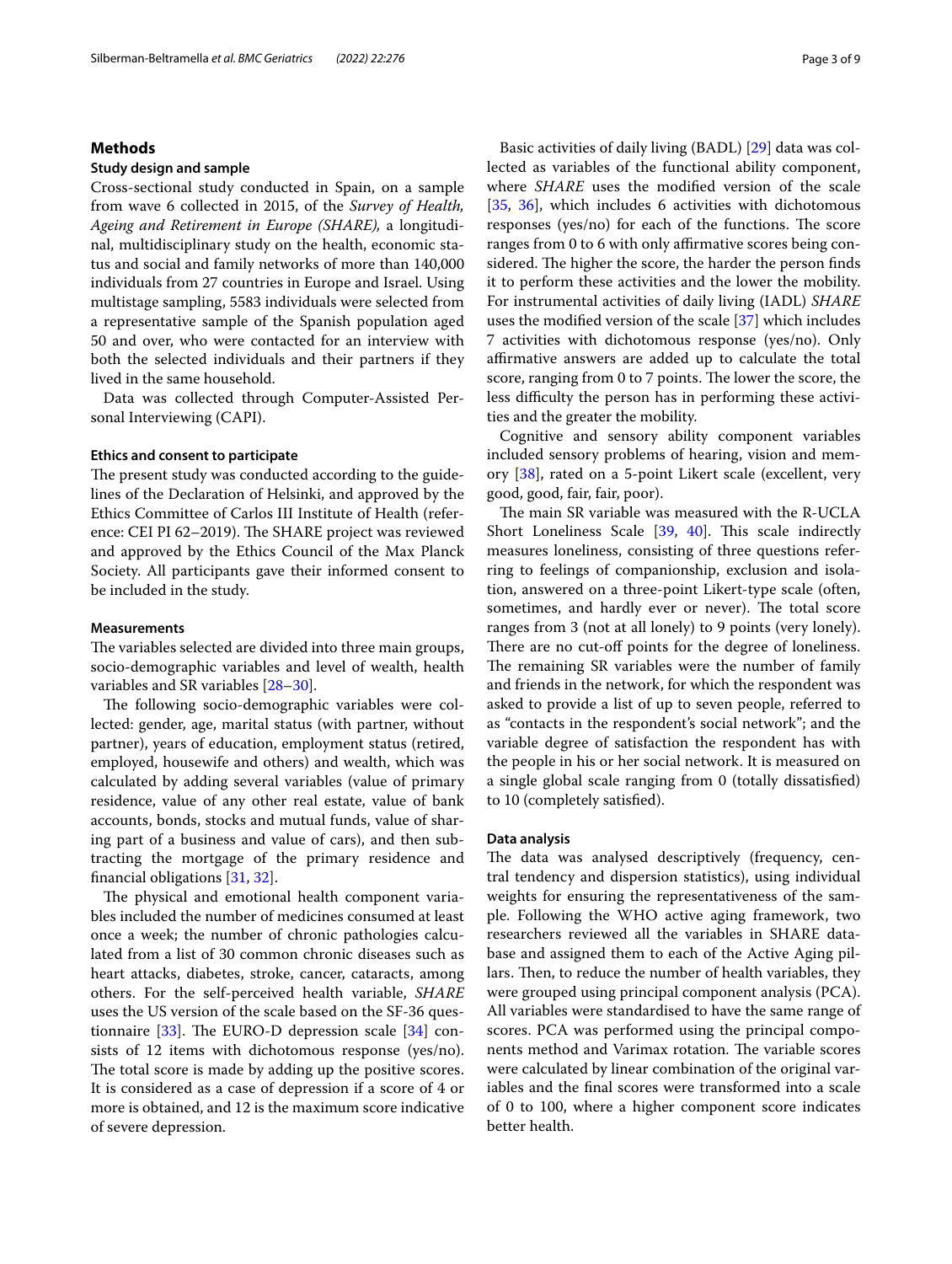Subsequently, diferences in component scores in the pooled sample were analysed according to socio-demographic and social relations variables. Student's t-test or analysis of variance (ANOVA) was used to analyse whether there were diferences in means between the different groups of variables.

Finally, multivariate linear regression models were performed where the dependent variables were the calculated health component scores. The independent or explanatory variables are the SR satisfaction variables, the short R-UCLA loneliness scale and the number of friends and relatives in the social networks collected in wave 6. All models were adjusted for wealth and socio-demographic variables (age, sex, marital status, level of education and employment status). In all cases we set an alpha level of comparison of 5% for statistical signifcance, and a 95% confdence interval (CI). Statistical analyses were performed with Stata 15.

All methods were performed in accordance with the relevant guidelines and regulations.

# **Results**

The average age of the respondents was 70.28 years old (standard deviation,  $SD = 10.55$ ) and 53.83% of them were women (Supplementary Table [1](#page-6-0)). The 50 to 64 year old age group represented 47.41% of the study population. The large majority of the participants had a partner (75.32%) and nearly half of the interviewed population was retired (49.33%).

The degree of satisfaction with the social relationships was considered high by 68.59%. The majority of the respondents (67.26%) said that they did not feel any loneliness. Almost all (95.03%) respondents said that a member of their family was present in social network. However, 77.92% of the participants said that they did not have a friend (Supplementary Table [1\)](#page-6-0).

The PCA identified three components (explained variance: 68.37%). In the frst component (physical and emotional health), the following variables were grouped from highest to lowest weight: number of medicines (factor weight: 0.57), number of chronic pathologies (0.56), EURO-D scale (0.39), and perceived health (0.43). In the second component (functional ability) the BADL variables (factorial weight: 0.72), IADL (0.68) were grouped together. Finally, in the third component (cognitive and sensory ability) the following variables were grouped: auditory sensory problems (factor weight: 0.62), vision  $(0.65)$ , and memory problems  $(0.40)$  (Table [1](#page-3-0)).

Table [2](#page-4-0) presents the mean scores for each health component according to socio-demographic and SR variables. The physical and emotional health component score was signifcantly higher in people who did not feel loneliness (74.87) than in those who felt some degree of loneliness (63.17,  $p < 0.001$ ) and in people who had a high degree of satisfaction with social networks (71.08) than in those with a low or moderate degree of satisfaction (48.20,  $p < 0.001$ ). In the functional ability component, signifcant diferences were observed in the perception of loneliness, with a higher score in people who did not feel loneliness (96.03) compared to those who felt some degree of loneliness  $(91.47, p<0.001)$  and in the number of friends in social networks, with a higher score in those who had between 1 and 7 friends (95.56) compared to those who had none (93.91,  $p < 0.001$ ). In the cognitive and sensory ability component, people who did not feel loneliness scored higher (54.19) than those who felt some degree of loneliness (46.97, *p*<0.001).

Table [3](#page-4-1) shows the multiple linear regression model of the physical and emotional health component. The main SR variable associated with the component was the short R-UCLA loneliness scale (standardised β coeffcient=−0.26) followed by the number of relatives in

|                                                       | <b>Physical and emotional</b><br>Health | <b>Functional ability</b> | <b>Cognitive and</b><br>sensory ability |  |
|-------------------------------------------------------|-----------------------------------------|---------------------------|-----------------------------------------|--|
|                                                       |                                         |                           |                                         |  |
| Limitation of basic activities of daily living        | $-0.019$                                | 0.729                     | $-0.027$                                |  |
| Limitation of instrumental activities of daily living | 0.018                                   | 0.682                     | 0.03                                    |  |
| Number of chronic pathologies                         | 0.56                                    | $-0.016$                  | $-0.045$                                |  |
| EURO-D depression scale (0-12 items)                  | 0.396                                   | 0.029                     | 0.033                                   |  |
| Self-rated health                                     | 0.43                                    | 0.013                     | 0.131                                   |  |
| Number of medicines                                   | 0.576                                   | $-0.009$                  | $-0.074$                                |  |
| Memory problems                                       | 0.084                                   | $-0.002$                  | 0.407                                   |  |
| Sensory problems (hearing)                            | 0.007                                   | $-0.031$                  | 0.62                                    |  |
| Sensory problems (sight)                              | $-0.063$                                | 0.024                     | 0.65                                    |  |

<span id="page-3-0"></span>**Table 1** Principal component analysis. Distribution of loads for each of the variables that make up the three health components

Note. Explained variance: 68.37%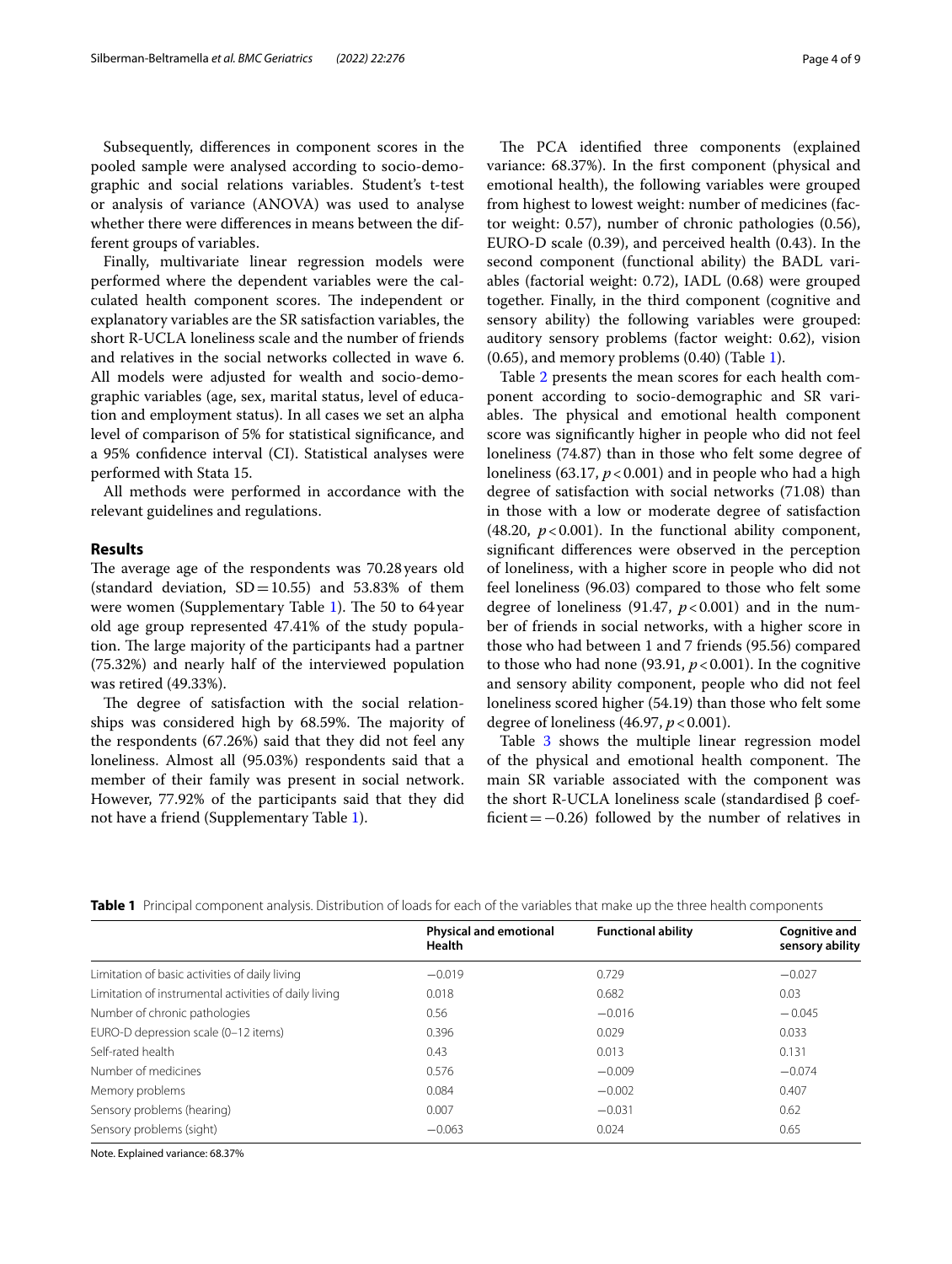<span id="page-4-0"></span>**Table 2** Score of each health component in the sample grouped by sociodemographic and SR variables

|                                            | Physical and emotional health Functional ability |                 |         |       | <b>Cognitive and sensory ability</b> |         |       |                 |         |
|--------------------------------------------|--------------------------------------------------|-----------------|---------|-------|--------------------------------------|---------|-------|-----------------|---------|
|                                            | Meanb                                            | SD <sup>c</sup> | p-value | Meanb | SD <sup>c</sup>                      | p-value | Meanb | SD <sup>c</sup> | p-value |
| Gender                                     |                                                  |                 | < 0.001 |       |                                      | < 0.001 |       |                 | 0.419   |
| Women                                      | 67.36                                            | 18.47           |         | 90.39 | 19.68                                |         | 50.19 | 17.75           |         |
| Men                                        | 72.89                                            | 15.11           |         | 93.74 | 14.92                                |         | 51.04 | 15.83           |         |
| <b>Marital Status</b>                      |                                                  |                 | < 0.001 |       |                                      | < 0.001 |       |                 | 0.126   |
| Without a partner                          | 66.23                                            | 18.06           |         | 87.65 | 23.27                                |         | 49.32 | 18.34           |         |
| With a partner                             | 71.59                                            | 16.54           |         | 93.94 | 13.96                                |         | 51.18 | 16.14           |         |
| Job situation                              |                                                  |                 | < 0.001 |       |                                      | < 0.001 |       |                 | < 0.001 |
| Pensioner                                  | 66.25                                            | 15.96           |         | 90.78 | 18.76                                |         | 47.38 | 15.85           |         |
| Employed                                   | 81.65                                            | 11.62           |         | 97.81 | 1.56                                 |         | 58.61 | 15.60           |         |
| Housewife                                  | 65.71                                            | 17.81           |         | 91.95 | 16.37                                |         | 48.34 | 15.72           |         |
| Others                                     | 67.04                                            | 18.00           |         | 87.66 | 23.46                                |         | 49.96 | 17.83           |         |
| Age                                        |                                                  |                 | < 0.001 |       |                                      | < 0.001 |       |                 | < 0.001 |
| 50 to 64 years                             | 76.96                                            | 14.56           |         | 96.92 | 5.98                                 |         | 56.68 | 15.55           |         |
| 65 to 79 years                             | 66.85                                            | 16.31           |         | 96.92 | 14.48                                |         | 48.85 | 15.55           |         |
| $80$ years $+$                             | 57.01                                            | 16.26           |         | 75.96 | 30.55                                |         | 37.74 | 16.59           |         |
| Satisfaction with social network           |                                                  |                 | < 0.001 |       |                                      | 0.012   |       |                 | 0.07    |
| Low-moderate degree                        | 48.20                                            | 20.33           |         | 88.12 | 9.91                                 |         | 31.04 | 9.99            |         |
| High degree                                | 71.08                                            | 16.66           |         | 94.54 | 11.85                                |         | 51.75 | 16.11           |         |
| Revised UCLA Loneliness Scale.             |                                                  |                 | < 0.001 |       |                                      | < 0.001 |       |                 | < 0.001 |
| Does not feel loneliness                   | 74.87                                            | 15.38           |         | 96.03 | 8.98                                 |         | 54.19 | 15.69           |         |
| Feels some degree of loneliness            | 63.17                                            | 16.51           |         | 91.47 | 15.68                                |         | 46.97 | 16.27           |         |
| Number of friends in social network        |                                                  |                 | 0.088   |       |                                      | < 0.001 |       |                 | 0.277   |
| No friends                                 | 70.37                                            | 16.97           |         | 93.91 | 13.19                                |         | 51.32 | 16.53           |         |
| 1 to 7 friends                             | 72.31                                            | 15.71           |         | 95.56 | 9.63                                 |         | 52.70 | 14.91           |         |
| Number of family members in social network |                                                  |                 | 0.863   |       |                                      | 0.644   |       |                 | 0.242   |
| No family members                          | 71.07                                            | 14.91           |         | 94.69 | 11.91                                |         | 49.36 | 14.66           |         |
| 1 to 5 or more                             | 70.78                                            | 16.81           |         | 94.25 | 12.54                                |         | 51.75 | 16.26           |         |

Mean and Standard Deviation (SD) $=$   $b-c$  weighted values

<span id="page-4-1"></span>**Table 3** Multivariate linear regression model for the Physical and Emotional Health, Functional Ability and Cognitive and Sensory ability components

|                                             | Physical and emotional health |                 | <b>Functional ability</b> |                 | Cognitive and sensory<br>ability |                 |
|---------------------------------------------|-------------------------------|-----------------|---------------------------|-----------------|----------------------------------|-----------------|
|                                             | Standardised <b>B</b>         | <i>p</i> -value | Standardised B            | <i>p</i> -value | Standardised <b>B</b>            | <i>p</i> -value |
| Satisfaction with social network            | $-0.01$                       | 0.851           | 0.02                      | 0.314           | 0.03                             | 0.165           |
| Number of family members in social network. | 0.09                          | < 0.001         | $-0.01$                   | 0.917           | 0.10                             | 0.001           |
| Number of friends in social network.        | 0.02                          | 0.344           | 0.02                      | 0.135           | $-0.01$                          | 0.548           |
| Revised UCLA Loneliness Scale.              | $-0.26$                       | < 0.001         | $-0.15$                   | < 0.001         | $-0.14$                          | < 0.001         |
| Constant                                    | (102.24)                      | < 0.001         | (120.77)                  | < 0.001         | (80.36)                          | < 0.001         |
| $R^2$                                       | 0.33                          |                 | 0.14                      |                 | 0.19                             |                 |

All models have been controlled for wealth and socio-demographic variables (age, sex, marital status, educational level and employment status)

social networks ( $\beta$ =0.09), both variables, *p* <0.001. This model explained 33% of the variance.

For the functional ability component (Table [3\)](#page-4-1), the short R-UCLA loneliness scale (β=−0.15*, p*<0.001) was the main SR variable associated with this component. The remaining SR variables were not significant. This model explained 14% of the variance.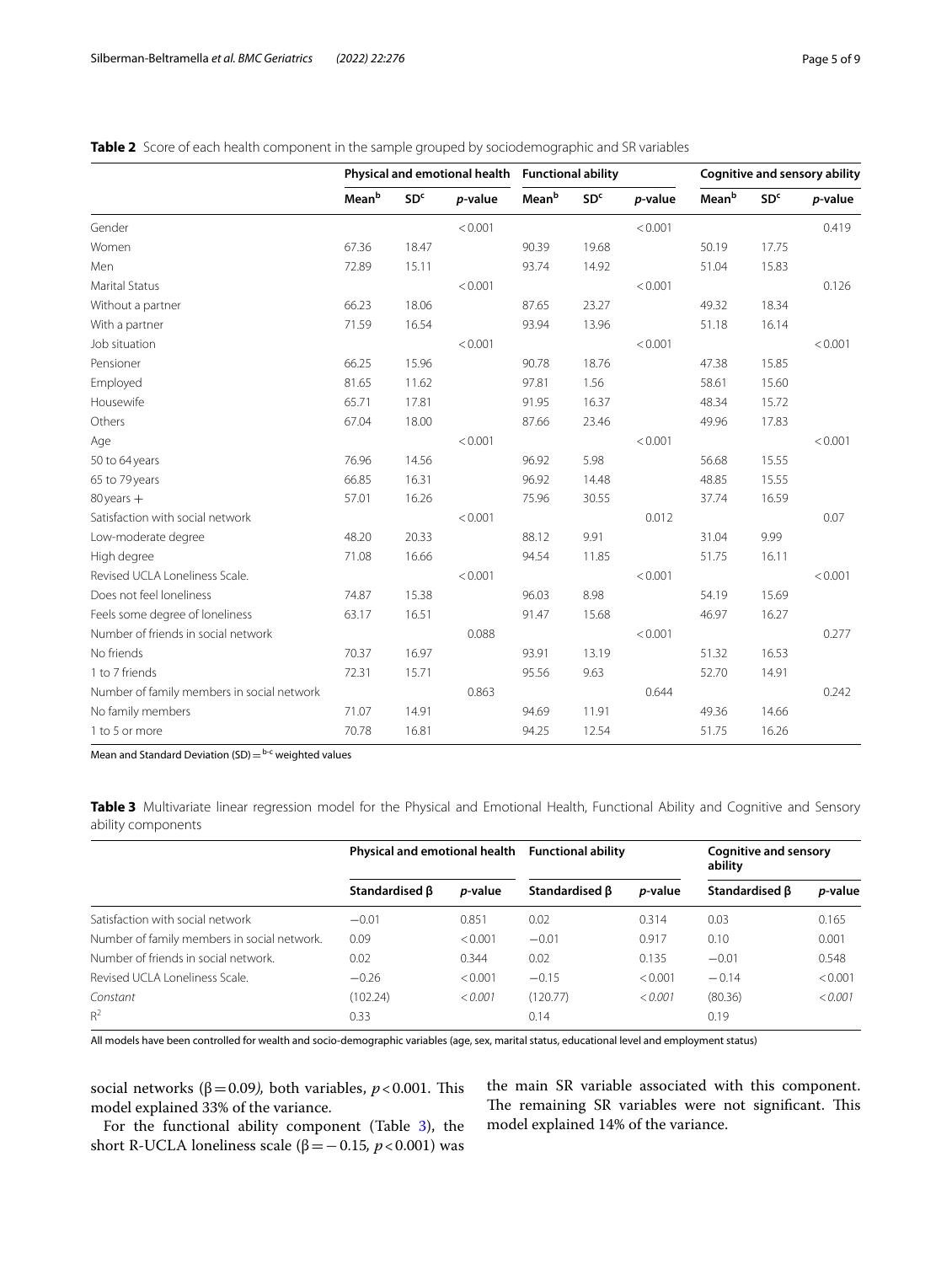For the cognitive and sensory ability component (Table [3\)](#page-4-1) the main SR variable associated was the short R-UCLA loneliness scale (standardised beta  $\beta = -0.14$ , *p*<0.001) and having more family members present in their social networks  $(β=0.10 p=0.001)$ . This model explained 19% of the variance.

# **Discussion**

The purpose of the study was to describe the SR of a sample of over-50s in Spain and to analyse their association with physical and emotional, functional and cognitive and sensory health variables, which in turn are important elements of healthy ageing. Our results indicate that 67% of the respondents perceived that they did not feel loneliness, which is an important determinant of physical and mental health, as mentioned in several studies [[6](#page-7-5), [16](#page-7-13), [41](#page-8-3), [42\]](#page-8-4). These results are in line with other studies, such as Nyqvist et al., using data from the European Social Survey, where 70% of Spanish participants reported absence of loneliness [[43\]](#page-8-5). Our study uses data from SHARE wave 6, where 95.3% reported having a member of their family present. One explanation to the percentage of respondents that do not feel lonely could be the predominant role of the family in Mediterranean countries and how this cultural context would infuence older adults. However, the number of single-person households is progressively increasing and thus, we foresee that loneliness and social isolation in Spanish older people will rise in the future [[44\]](#page-8-6).

Among all the social variables, feeling lonely was the variable most closely related to the physical and emotional, functional and cognitive and sensory health components. This is in line with the literature to date, and demonstrates the association of loneliness with important health and well-being outcomes such as functional ability  $[12, 45]$  $[12, 45]$  $[12, 45]$  $[12, 45]$  $[12, 45]$ , cognitive impairment  $[46, 47]$  $[46, 47]$  $[46, 47]$  $[46, 47]$  $[46, 47]$ , cardiovascular disease [\[25](#page-7-22), [48](#page-8-10)], self-perceived health [[49](#page-8-11)] and mortality  $[13, 42]$  $[13, 42]$  $[13, 42]$  $[13, 42]$  $[13, 42]$ . These studies help to highlight the importance of feelings of loneliness as we age and the need for good coping skills to fully enjoy these years.

Our study indicates that people who feel more lonely are those with poorer physical and emotional health, results that are in line with those published by other authors [[14,](#page-7-12) [16\]](#page-7-13). Lower feelings of loneliness were also signifcantly associated with higher functional ability. This finding is consistent with the work of Lou et al. [[45\]](#page-8-7), in which functional ability limitations were associated with loneliness in all age groups. However, Victor and Yang [\[50](#page-8-12)] only found this association with young adults. One explanation for this could be that older people might interpret health limitations as normal for their age and therefore accept them better than young adults, for whom poor physical health is unusual. However, the

opposite is also possible: people with more functional limitations are impaired from keeping in close contact with friends and family and this in turn would condition them to be less physically active and more disabled.

Similarly, several studies in older adults show that lower feelings of loneliness have been associated with greater cognitive and sensory ability [\[9](#page-7-8), [46,](#page-8-8) [47](#page-8-9)], although another study has not identifed any signifcant relationship between these factors [\[51](#page-8-13)]. Further studies are needed to determine the extent to which loneliness is associated with cognitive impairment, which is vital for developing efective intervention programmes and policies.

Another SR variable associated with the physical and emotional health component was the number of family members in the network. In this domain, our results suggest that a higher number of family members is associated with better physical and emotional health, whose presence improves health perception, loneliness [[16](#page-7-13)] and lower cognitive impairment [\[24](#page-7-21)]. Several studies in southern European countries, including Spain, indicate that the network most frequently found in older adults was the family, rather than other types of relationship (friends, acquaintances, etc.) [\[52](#page-8-14)[–54\]](#page-8-15). Accordingly, our results show that 95% of respondents reported having 1–5 family members present in their social network, as opposed to  $22\%$  who reported having  $1-7$  friends. This is evidence of the predominant role of the family in Mediterranean countries and how this cultural context would influence the SR model of older Spaniards. This availability of strong family ties and traditions of family support could be taken into account as a basis for designing future ageing policies, especially in devising courses of action that not only strengthen family ties, but also facilitate support services or fexible working arrangements for those families who want their elders to keep on living with them.

A study in three Mediterranean countries found that a higher level of education is associated with a better perception of health among Spaniards aged 50 and over [\[55](#page-8-16)]. Our data show a signifcant association of the wealth variable with the physical and emotional health components, something that has been supported in the literature for decades [\[56](#page-8-17), [57](#page-8-18)]. Regarding the cognitive ability component, these approaches should also be revisited in subsequent studies since most of the studies found focus their work on socioeconomic status at birth as signifcantly infuencing cognitive functioning at the end of life [[58,](#page-8-19) [59](#page-8-20)]. It is well known that the level of education infuences cognitive functioning during ageing, such that a higher educational level is a protective factor for cognitive decline, so it is probably a mediating variable in the relationship between the wealth variable and cognitive functioning.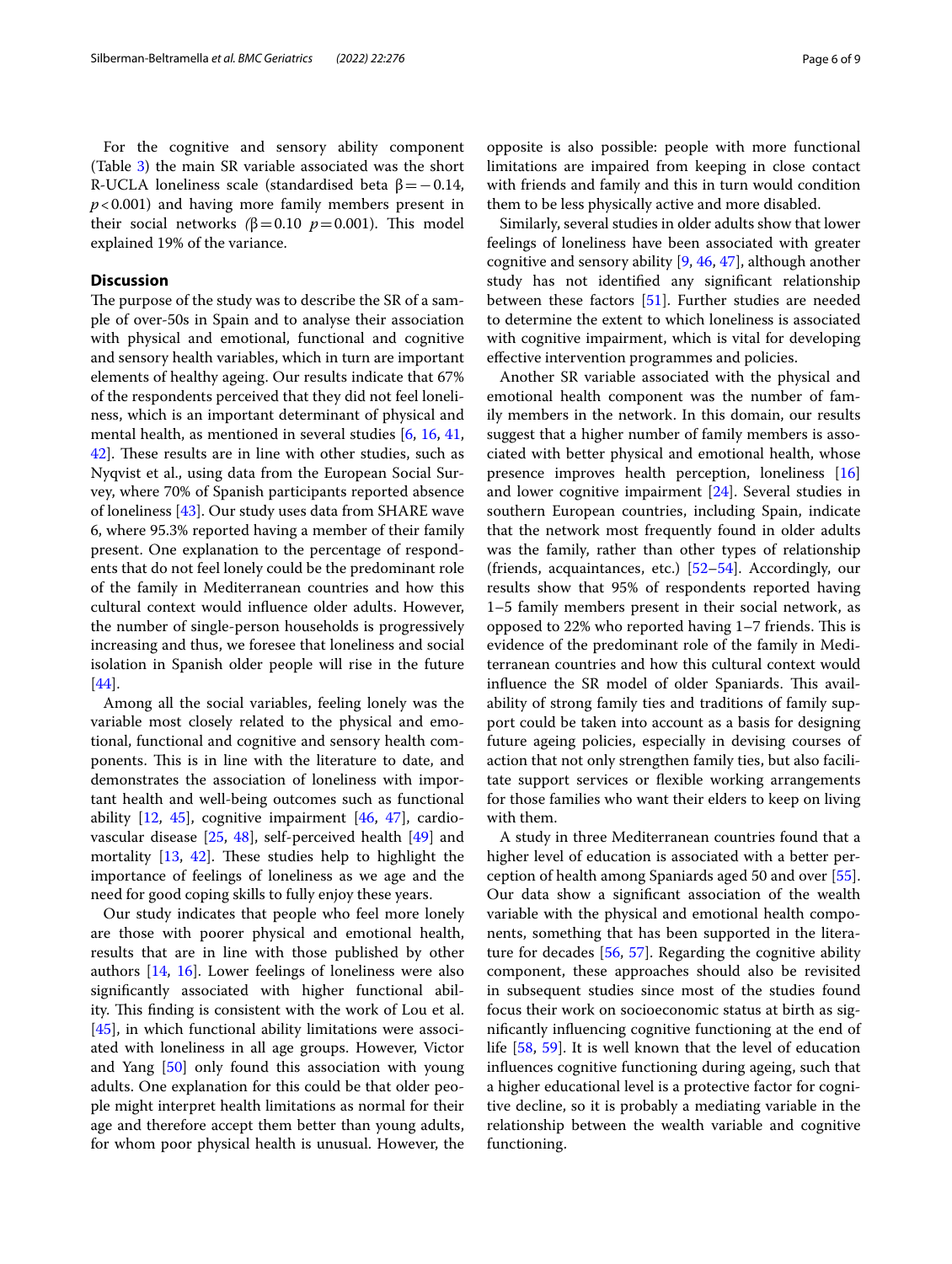Finally, our results are not only in line with research carried out in the last decade [[27,](#page-7-24) [60](#page-8-21)] that links the efect of SR with health, but also aims to entwine this view with the effect that SR have on healthy ageing. This dynamic process entails older adults reciprocally benefting from their SR network and in which they can achieve the desired states of health, less disability or absence of feelings of loneliness. Therefore healthy ageing, health and SR form a complex and indivisible feedback loop.

One of the main strengths of our study is its use of data from a multidisciplinary survey data that features health, psychosocial and economic variables from across Europe. The data are also representative of the Spanish population, so the results can be applied generally to everyone over 50years old in Spain. In addition, a validated scale has been used to measure one of the main outcome variables, loneliness.

One of the main strengths of our study is the use of data from a survey of a multidisciplinary nature, which incorporates health, psychosocial and economic variables, as well as biological and behaviour variables from across Europe. The data are also representative of the Spanish population, so the results can be generalized to all people over 50years of age in Spain. In addition, a validated scale has been used to measure one of the main outcome variables, loneliness.

The main limitation is that this study has used crosssectional data, so no causality conclusions can be drawn. Furthermore, the variance explained by the regression models is not very high, ranging from 14 to 33%. This implies that there must be other explanatory variables not included in the models analysed, which should be considered in future pathways analysis studies. Other methodological limitations were the failure to include other variables such as contacting friends or relatives by digital or remote means, which represent a perspective that has seldom been studied to date. Future research should test possible links between maintaining RS via digital or remote means and health with respect to healthy ageing.

# **Conclusions**

In conclusion, according to the results of this study, the main determinant of health status, in its physical/ emotional, functional and cognitive/sensory aspects, is the feeling of loneliness. Another SR indicator, such as the size of the social network of relatives, has also been related to the same components, except for functional ability.

This study suggests that the SR characteristics (size, satisfaction and intensity measured as the perception of loneliness) that promote older people's health should be acted upon by encouraging multidisciplinary involvement. Measures could include designing Primary Care schemes for the early detection of groups at risk of loneliness. Facilitating social support work for the loneliest older adults who receive no help from their social networks, and encouraging healthy activities that enable them to strike up and strengthen friendships and other at in each stage of old age, are possible solutions to the problem of loneliness in older adults. Action should also be taken to reinforce both home care strategies and the role of the liaison nurses, not only in managing available resources but also in encouraging families' involvement and communication to obtain cost-efective and quality results.

Another necessary course of action would be to promote family support programmes (respite care programmes and training for carers) to learn how to care for and look after themselves better. This would not only lead to a good state of health but maintain a healthy and productive relationship between all those involved. In short, it is a question of encouraging social spaces that foster what has always been a hallmark of Spain, namely its extensive social network and its close bonds, mainly family ties.

## **Supplementary Information**

The online version contains supplementary material available at [https://doi.](https://doi.org/10.1186/s12877-022-02975-y) [org/10.1186/s12877-022-02975-y.](https://doi.org/10.1186/s12877-022-02975-y)

<span id="page-6-0"></span>**Additional fle 1: Supplementary Table 1.** Descriptive statistics of the sample variables.

**Additional fle 2: Appendix 1.** Description of the Variables.

#### **Acknowledgements**

This paper uses data from SHARE Waves 4 and 6 (doi: [https://doi.org/10.6103/](https://doi.org/10.6103/SHARE.w4.710) [SHARE.w4.710](https://doi.org/10.6103/SHARE.w4.710); [https://doi.org/10.6103/SHARE.w6.710\)](https://doi.org/10.6103/SHARE.w6.710); see Börsch-Supan et al. (2013) for methodological details. The SHARE data collection is funded by the European Commission through FP5 (QLK6-CT-2001-00360), FP6 (SHARE-I3: RII-CT-2006-062193, COMPARE: CIT5-CT-2005-028857, SHARELIFE: CIT4-CT-2006-028812), FP7 (SHARE-PREP: GA N°211909, SHARE-LEAP: GA N°227822, SHARE M4: GA N°261982) and Horizon 2020 (SHARE-DEV3: GA N°676536, SERISS: GA N°654221) and by DG Employment, Social Affairs & Inclusion. Additional funding from the German Ministry of Education and Research, the Max Planck Society for the Advancement of Science, the U.S. National Institute on Aging (U01\_AG09740-13S2, P01\_AG005842, P01\_AG08291, P30\_ AG12815, R21\_AG025169, Y1-AG-4553-01, IAG\_BSR06-11, OGHA\_04-064 and HHSN271201300071C) and from various national funding sources is gratefully acknowledged (see [www.share-project.org](http://www.share-project.org)).

#### **Authors' contributions**

MSB designed the study, analysed the data and wrote the manuscript. AA helped in the analysis of data and was a major contributor in writing the manuscript. CRB and MJF supervised the data analysis and made important contributions to the manuscript. All authors have read and approved the manuscript.

#### **Funding**

This study was funded by the Institute of Health Carlos III through the QASP (PI18CIII/00046), and partially funded by REDISSEC (RD16/0005/0002 and RD16/0001/0005, co-funded by European Regional Development Fund/European Social Fund "A way to make Europe"/"Investing in your future") projects,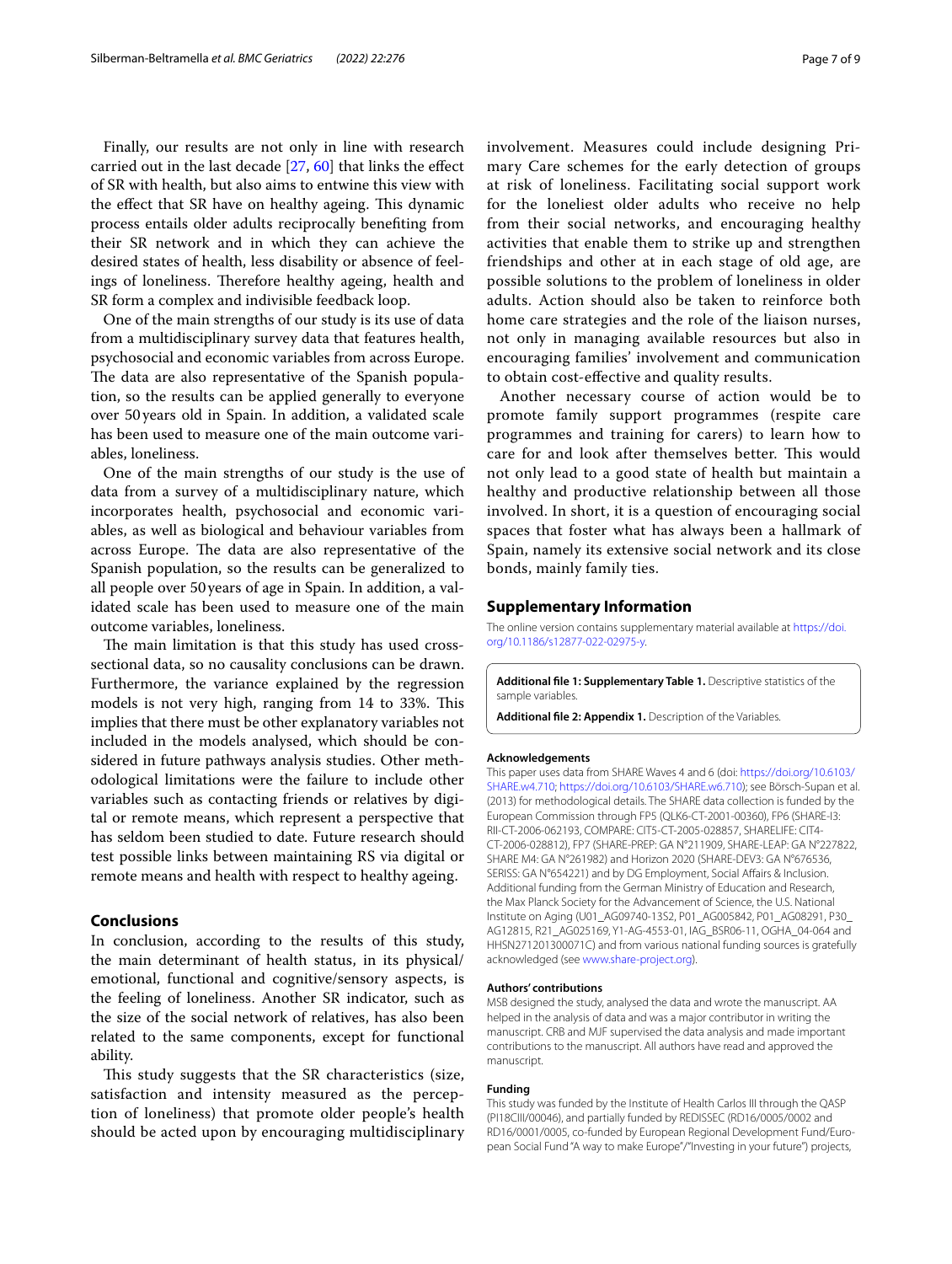and the ENCAGEN-CM project (H2019/HUM-5698) funded by the Community of Madrid and co-funded by the European Regional Development Fund.

# **Availability of data and materials**

Data supporting our fndings is available to the scientifc community free of charge at [www.share-project.org.](http://www.share-project.org)

# **Declarations**

#### **Ethics approval and consent to participate**

The present study was conducted according to the quidelines of the Declaration of Helsinki, and approved by the Ethics Committee of Carlos III Institute of Health (reference: CEI PI 62–2019). The SHARE project was reviewed and approved by the Ethics Council of the Max Planck Society. All participants gave their informed consent to be included in the study.

## **Consent for publication**

Not applicable.

#### **Competing interests**

The authors declare that they have no conficts of interest.

#### **Author details**

<sup>1</sup> Hospital Nuestra Señora de Candelaria, Santa Cruz de Tenerife, Spain. <sup>2</sup> University Institute on Gender Studies, University Carlos III of Madrid, Madrid, Spain. <sup>3</sup> National Center of Epidemiology, Carlos III Institute of Health, Madrid, Spain.

# Received: 14 July 2021 Accepted: 23 March 2022 Published online: 04 April 2022

#### **References**

- <span id="page-7-0"></span>1. Population structure and ageing [Internet]. [cited 2021 Oct 19]. Available from: [https://ec.europa.eu/eurostat/statistics-explained/index.php?title](https://ec.europa.eu/eurostat/statistics-explained/index.php?title=Population_structure_and_ageing)= [Population\\_structure\\_and\\_ageing](https://ec.europa.eu/eurostat/statistics-explained/index.php?title=Population_structure_and_ageing)
- <span id="page-7-1"></span>2. Cuesta-Lozano D, Simón-López LC, Mirón-González R, García-Sastre M, Bonito-Samino D, Asenjo-Esteve ÁL. Prevalence rates of loneliness and its impact on lifestyle in the healthy population of Madrid, Spain. Int J Environ Res Public Health. 2020;17(14):5121.
- <span id="page-7-2"></span>3. Rico-Uribe LA, Caballero FF, Olaya B, Tobiasz-Adamczyk B, Koskinen S, Leonardi M, et al. Loneliness, social networks, and health: a cross-sectional study in three countries. PLoS One. 2016;11(1):e0145264.
- <span id="page-7-3"></span>Tan SS, Fierloos IN, Zhang X, Koppelaar E, Alhambra-Borras T, Rentoumis T, et al. The association between loneliness and health related quality of life (HR-QoL) among community-dwelling older citizens. IJERPH. 2020;17(2):600.
- <span id="page-7-4"></span>5. WHO. Active ageing: a policy framework: WHO; 2002. [cited 2020 Jun 26]. Available from: [https://www.who.int/ageing/publications/active\\_ageing/](https://www.who.int/ageing/publications/active_ageing/en/) [en/](https://www.who.int/ageing/publications/active_ageing/en/)
- <span id="page-7-5"></span>6. Valtorta NK, et al. Loneliness, social isolation and social relationships: what are we measuring? A novel framework for classifying and comparing tools. BMJ Open. 2016;6(4):e010799.
- <span id="page-7-6"></span>7. Thoits PA. Conceptual, methodological, and theoretical problems in studying social support as a buffer against life stress. J Health Soc Behav. 1982;23(2):145–59.
- <span id="page-7-7"></span>8. Otero PA, et al. Relaciones sociales y envejecimiento saludable: FBBVA; 2006. Available from: [https://www.fbbva.es/publicaciones/relaciones](https://www.fbbva.es/publicaciones/relaciones-sociales-y-envejecimiento-saludable/) [sociales-y-envejecimiento-saludable/](https://www.fbbva.es/publicaciones/relaciones-sociales-y-envejecimiento-saludable/)
- <span id="page-7-8"></span>9. Lahuerta C, et al. La infuencia de la red social en la salud mental de la población anciana. Gac Sanit. 2004;18:83–91.
- <span id="page-7-9"></span>10. Kawachi I, et al. Social Capital and Health. New York: Springer; 2008 [cited 2020 Jun 28]. Available from. [https://doi.org/10.1007/](https://doi.org/10.1007/978-0-387-71311-3_1) [978-0-387-71311-3\\_1.](https://doi.org/10.1007/978-0-387-71311-3_1)
- 11. Avlund K, et al. The impact of structural and functional characteristics of social relations as determinants of functional decline. J Gerontol B Psychol Sci Soc Sci. 2004;59(1):S44–51.
- <span id="page-7-10"></span>12. Berkman LF, et al. From social integration to health: Durkheim in the new millennium. Soc Sci Med. 2000;51(6):843–57.
- <span id="page-7-11"></span>13. House JS, et al. Social relationships and health. Science. 1988;241(4865):540–5.
- <span id="page-7-12"></span>14. Kemperman A, van den Berg P, Weijs-Perrée M, Uijtdewillegen K. Loneliness of older adults: social network and the living environment. Int J Environ Res Public Health [Internet]. 2019;16(3) [cited 2020 Jun 27] Avail‑ able from:<https://www.ncbi.nlm.nih.gov/pmc/articles/PMC6388289/>.
- 15. Weijs-Perrée M, et al. Factors infuencing social satisfaction and loneliness: a path analysis. J Transp Geogr. 2015;45:24–31.
- <span id="page-7-13"></span>16. Chen Y, Feeley TH. Social support, social strain, loneliness, and well-being among older adults: an analysis of the health and retirement study. J Soc Pers Relat. 2014;31(2):141–61.
- <span id="page-7-14"></span>17. Cohen S, Syme SL. Issues in the study and application of social support. In: Soccial support and health [internet]. San Diego: Academic Press; 1985. Available from: [https://psycnet.apa.org/record/1985-97489-001.](https://psycnet.apa.org/record/1985-97489-001)
- <span id="page-7-15"></span>18. Cohen S, Wills TA. Stress, social support, and the buffering hypothesis. Psychol Bull. 1985;98(2):310–57.
- <span id="page-7-16"></span>19. Murphy BM, et al. Living alone predicts 30-day hospital readmission after coronary artery bypass graft surgery. Eur J Cardiovasc Prev Rehabil. 2008;15(2):210–5.
- <span id="page-7-17"></span>20. DiMatteo MR. Social support and patient adherence to medical treatment: a meta-analysis. Health Psychol. 2004;23(2):207–18.
- <span id="page-7-18"></span>21. Holt-Lunstad J, et al. Social relationships and mortality risk: a Meta-analytic review. PLoS Med. 2010;7(7):e1000316.
- <span id="page-7-19"></span>22. Achat H, et al. Social networks, stress and health-related quality of life. Qual Life Res. 1998;7(8):735–50.
- <span id="page-7-20"></span>23. van der Horst M, Coffé H. How friendship network characteristics influence subjective well-being. Soc Indic Res. 2012;107(3):509–29.
- <span id="page-7-21"></span>24. Holtzman RE, et al. Social network characteristics and cognition in middle-aged and older adults. J Gerontol B Psychol Sci Soc Sci. 2004;59(6):P278–84.
- <span id="page-7-22"></span>25. Hawkley LC, et al. Loneliness predicts increased blood pressure: 5-year cross-lagged analyses in middle-aged and older adults. Psychol Aging. 2010;25(1):132–41.
- <span id="page-7-23"></span>26. Blumstein DT. et al. Strong social relationships are associated with decreased longevity in a facultatively social mammal. Proc Biol Sci [Internet] 2018;285(1871). Available from: [https://pubmed.ncbi.nlm.nih.gov/](https://pubmed.ncbi.nlm.nih.gov/29343594/) [29343594/](https://pubmed.ncbi.nlm.nih.gov/29343594/)
- <span id="page-7-24"></span>27. Arias A, Iglesias-Parro S. La generatividad como una forma de envejecimiento exitoso. Estudio del efecto mediacional de los vínculos sociales. Eur J Invest Health Psychol Educ. 2015;5 Available from: [https://www.](https://www.researchgate.net/publication/307850894_La_generatividad_como_una_forma_de_envejecimiento_exitoso_Estudio_del_efecto_mediacional_de_los_vinculos_sociales) [researchgate.net/publication/307850894\\_La\\_generatividad\\_como\\_una\\_](https://www.researchgate.net/publication/307850894_La_generatividad_como_una_forma_de_envejecimiento_exitoso_Estudio_del_efecto_mediacional_de_los_vinculos_sociales) [forma\\_de\\_envejecimiento\\_exitoso\\_Estudio\\_del\\_efecto\\_mediacional\\_](https://www.researchgate.net/publication/307850894_La_generatividad_como_una_forma_de_envejecimiento_exitoso_Estudio_del_efecto_mediacional_de_los_vinculos_sociales) [de\\_los\\_vinculos\\_sociales.](https://www.researchgate.net/publication/307850894_La_generatividad_como_una_forma_de_envejecimiento_exitoso_Estudio_del_efecto_mediacional_de_los_vinculos_sociales)
- <span id="page-7-25"></span>28. Malter F, Börsch-Supan A. SHARE wave 6: panel innovations and collecting dried blood spots. 2017. Available from: [http://www.share-project.](http://www.share-project.org/uploads/tx_sharepublications/201804_SHARE-WAVE-6_MFRB.pdf) [org/uploads/tx\\_sharepublications/201804\\_SHARE-WAVE-6\\_MFRB.pdf](http://www.share-project.org/uploads/tx_sharepublications/201804_SHARE-WAVE-6_MFRB.pdf)
- <span id="page-7-31"></span>29. Mehrbrodt T, et al. Scales and multi-item indicators: SHARE; 2019. Available from: [http://www.share-project.org/fleadmin/pdf\\_documentation/](http://www.share-project.org/fileadmin/pdf_documentation/SHARE_Scales_and_Multi-Item_Indicators.pdf) [SHARE\\_Scales\\_and\\_Multi-Item\\_Indicators.pdf](http://www.share-project.org/fileadmin/pdf_documentation/SHARE_Scales_and_Multi-Item_Indicators.pdf)
- <span id="page-7-26"></span>30. Börsch-Supan A. Survey of Health, Ageing and Retirement in Europe (SHARE) Wave 6: SHARE–ERIC; 2020. [cited 2021 Mar 6]. Available from: [http://www.share-project.org/data-documentation/waves-overview/](http://www.share-project.org/data-documentation/waves-overview/wave-6.html) [wave-6.html](http://www.share-project.org/data-documentation/waves-overview/wave-6.html)
- <span id="page-7-27"></span>31. Börsch-Supan A, et al. Data resource profle: the survey of health, ageing and retirement in Europe (SHARE). Int J Epidemiol. 2013;42(4):992–1001.
- <span id="page-7-28"></span>32. Allin S, et al. Measuring socioeconomic diferences in use of health care services by wealth versus by income. Am J Public Health. 2009;99(10):1849–55.
- <span id="page-7-29"></span>33. Ware J, Gandek B. Overview of the SF-36 health survey and the international quality of life assessment (IQOLA) project. J Clin Epidemiol. 1998;51:903–12.
- <span id="page-7-30"></span>34. Prince MJ, et al. Development of the EURO-D scale--a European, Union initiative to compare symptoms of depression in 14 European centres. Br J Psychiatry. 1999;174:330–8.
- <span id="page-7-32"></span>35. Katz S, et al. Studies of illness in the aged. The index of adl: a standardized measure of biological and psychosocial function. JAMA. 1963;185:914–9.
- <span id="page-7-33"></span>36. Marmot M. et al. Health, wealth and lifestyles of the older population in England: ELSA 2002. 2003 [cited 2021 May 20]. Available from: [https://](https://www.ifs.org.uk/publications/3088) [www.ifs.org.uk/publications/3088](https://www.ifs.org.uk/publications/3088)
- <span id="page-7-34"></span>37. McMahon E. Lawton –Brody instrumental activities of daily living scale (IADL). MaineHealth. 2008;108(4):2.